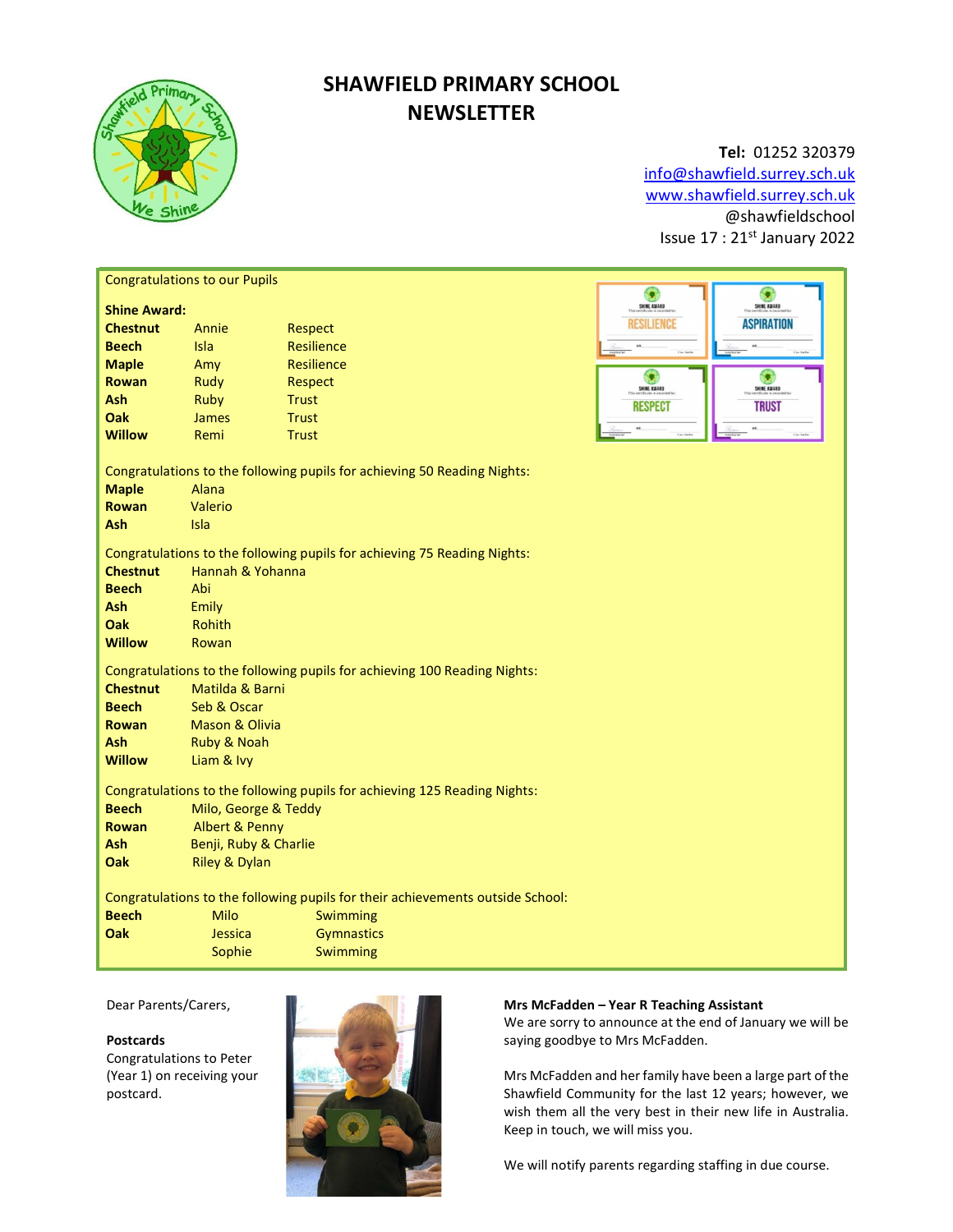### Parent Forum - 24<sup>th</sup> January

I look forward to meeting with those parents who have kindly registered for our Parent Forum on Monday 24<sup>th</sup> January 2022 at 7pm.

The Parent Forum is an ideal way for you to work with the school leadership team to share with you our ideas and developments and to gain your thoughts before we move forward.

This meeting will take place in the School Hall.

### Year 1 Visit to Gilbert White's House - 31st January 2022

Letters have been sent out to all parents with regards to a Year 1 visit to Gilbert White House and Study Centre – please ensure that all consent forms and payments are returned to school by Monday 24<sup>th</sup> January.

### Year 6 Residential Visit to Avon Tyrrell – First Meeting on Monday 31st January at 6pm

The First Meeting for Parents/Carers and children for this year's Year 6 Residential Visit to Avon Tyrrell (Monday 20th June to Friday 24th June) will take place on Monday 31st January at 6pm.

### Year 6 Visit to Houses of Parliament  $-1^{st}$  February 2022

Letters have been sent out to all parents with regards to a Year 6 visit to the Houses of Parliament – please ensure that all consent forms are returned to school ASAP.

### Year 5 Residential Visit to Stone Farm – Final Meeting on Monday 7th February at 6pm

The Final Meeting for Parents/Carers and children for this year's Year 5 Residential Visit to Stone Farm will take place on Monday 7th February at 6pm.

#### Parking in Staff Car Park

We have noticed that some parents have been entering the staff car park to drop off or pick up children outside of normal times. Please can we politely remind parents that they should not be using the staff car park at all unless they require use of the disabled bay.

### Lunch Menu – Changes at short notice

Unfortunately, due to the sharp rise in COVID cases across the country over the last few weeks, delivery of supplies to our kitchen have been affected which has resulted in our lunch menu having to be changed at short notice.

We understand this can be unsettling for the children and our kitchen is trying their best to ensure the menu stays as planned where possible.

### School Lunches

With effect from the 4th January the cost of a school lunch has increased to £2.40 a day.

Cost per week is 12 and total cost for the term is £69.60. Please make cheques payable to Edwards & Ward.

### Lunch Menu

Please find attached the Autumn/Winter lunch menu which take us up to Easter for the week commencing  $24<sup>th</sup>$ January 2022 (Week 2).

#### Confirmed INSET Dates 2022

We are pleased to announce the remaining INSET dates for this academic year:

Monday 21st February 2022 Friday 22<sup>nd</sup> July 2022

Yours sincerely,

Vcorar

Mr Stephen Corcoran Headteacher

### SSA News

### Guildford Lottery

As many parents will know, if you sign-up to the Guildford Weekly Lottery, not only are you in the running of winning on the lottery itself, but you can also help raise money for the SSA. So, if you can spare any change, please consider supporting out school and have a chance of winning a prize! Tickets cost £1 and if you have not logged on recently, please check your still active and opted to support the SSA!

https://www.guildfordlottery.org and search for SSA

On 26th February, 2022 you will have the chance to win a £1,000 Sainsbury's eGift Card. That's on top of the weekly guaranteed cash prize, AND a chance to win the £25,000 jackpot! There's no need for to buy a separate ticket you will automatically be entered into the special draw. 50% of every ticket you buy comes directly to our charity.

#### Next SSA meeting

The next SSA meeting will be held, via Teams, on 2nd February 2022 at 7pm. Further information and the web link will be sent out soon.

#### Community News

### Ash Manor – Residents Concert

Ash Manor would like to invite residents of Ash for a FREE evening of music. Please come down to the AMS theatre on 10<sup>th</sup> February between 6pm-7pm to see what their students have been working on.

### Space is limited, so email

information@ashmanorschool.com to book your free ticket.

For further information, please visit the Ash Manor School Facebook page.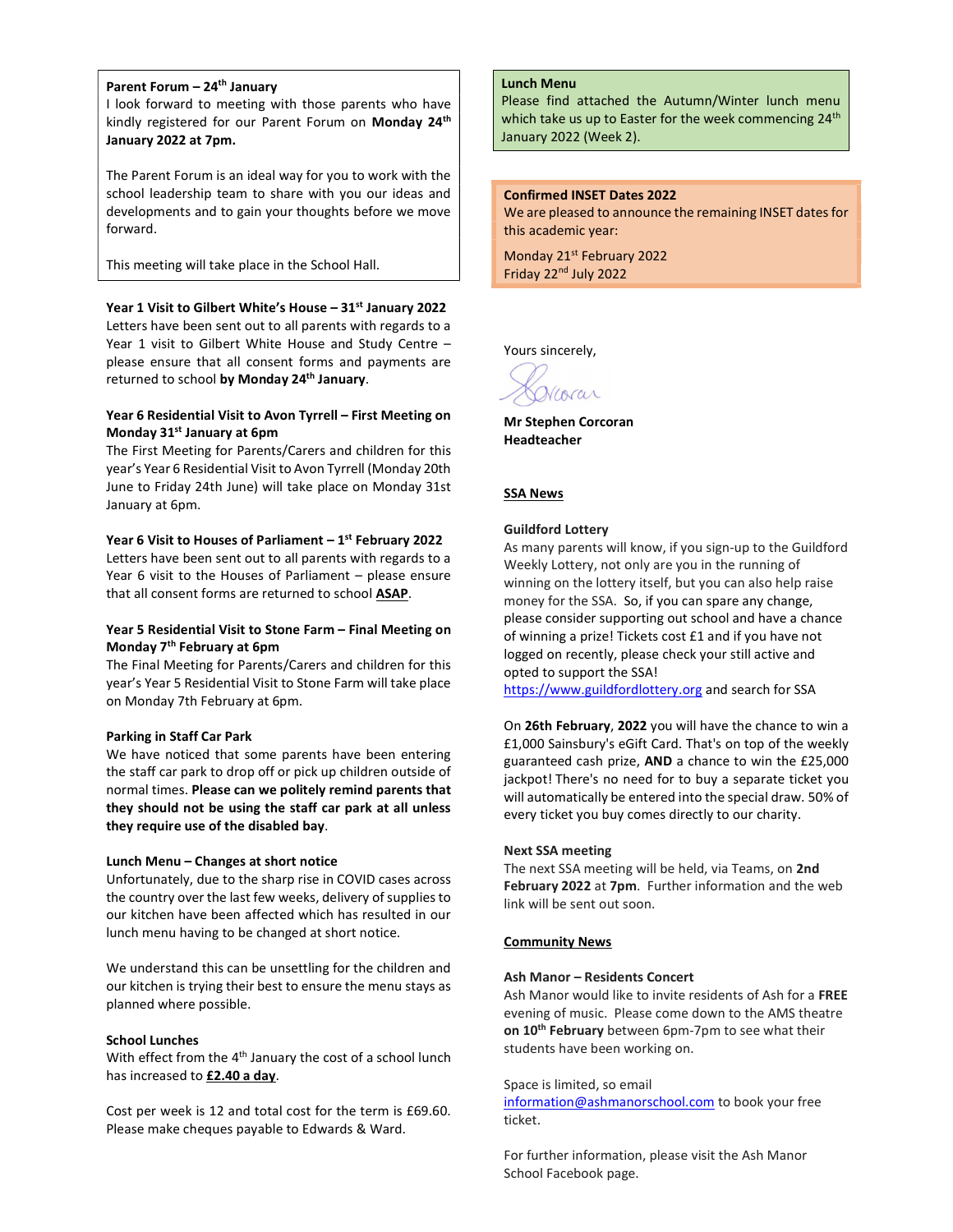### A Helping Hand for a Healthier Family

Please see the attached flyer about' Be Your Best', Surrey's free family weight management programme. You can follow 'Be Your Best' on Twitter @BYBSurrey and visit the 'Be Your Best' website at www.bybsurrey.org for regular updates and useful information on how we are encouraging families to lead a healthy lifestyle.

For further information contact: BeYourBest@surreycc.gov.uk

### Behaviour Helpline

Mindworks has a new Helpline for family's struggling with their children's behaviour / difficulties which could be related to a neurodevelopmental need, such as ASD/ADHD.

The out-of-hours phone line provides advice to parents and carers and runs from 5pm until 11pm, seven days a week, 365 days a year. More details can be found at:

https://www.mindworks-surrey.org/ourservices/neurodevelopmental-services/out-hours-adviceline